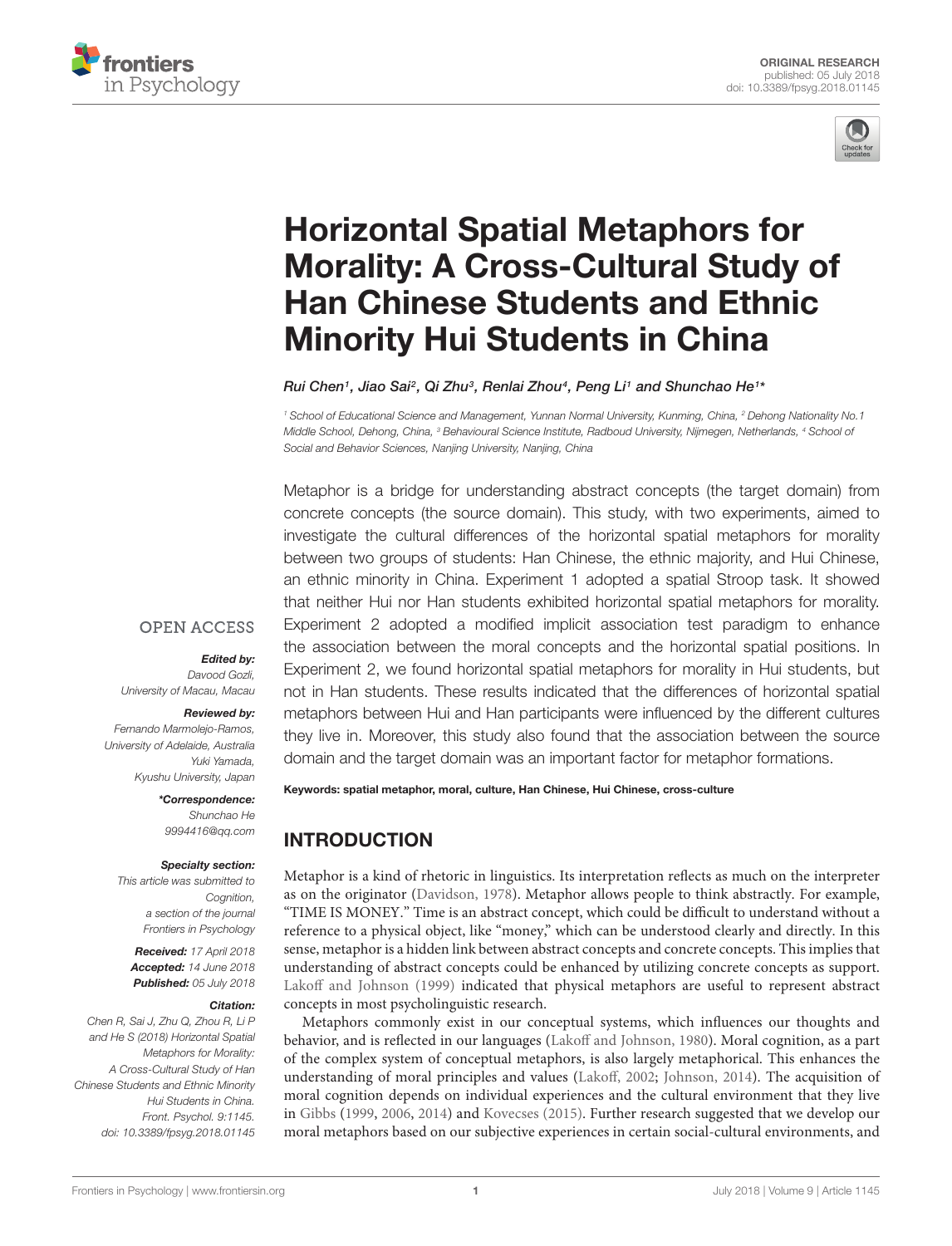we distinguish these metaphors into moral and immoral concepts [\(Yu,](#page-6-9) [2016\)](#page-6-9). In most existing research, the subjective experiences mainly included light and dark [\(Meier and Clore,](#page-6-10) [2004\)](#page-6-10), clean and dirty [\(Rozin et al.,](#page-6-11) [1986;](#page-6-11) [Haidt and Joseph,](#page-6-12) [2006;](#page-6-12) [Schnall and](#page-6-13) [Harvey,](#page-6-13) [2008\)](#page-6-13), and up and down [\(Lakoff and Johnson,](#page-6-1) [1999;](#page-6-1) [Lan,](#page-6-14) [1999\)](#page-6-14). A recent study, moreover, indicated that even in thinking about other people, spatial metaphor also plays a key role [\(Gozli](#page-6-15) [et al.,](#page-6-15) [2018\)](#page-6-15). In particular, light, clean, up and superior states were associated with morality; whereas dark, dirty, down, and inferior states were associated with immorality.

Among these subjective experiences, research on spatial metaphors mainly investigates vertical spatial metaphors for morality, compared to other spatial metaphors, since we have direct and profound understanding for vertical spatial concepts with our daily experience of gravity [\(Gibbs,](#page-6-6) [2006;](#page-6-6) Jia, 2014, unpublished). Popular paradigms on this topic include the spatial Stroop task [\(Meier et al.,](#page-6-16) [2007\)](#page-6-16) and the implicit association test (IAT; [Meier and Robinson,](#page-6-17) [2004;](#page-6-17) [Meier et al.,](#page-6-16) [2007\)](#page-6-16). The spatial Stroop task, also called the categorization task, required participants to categorize words as moral or immoral when each word appeared in the upper half or lower half of the screen [\(Meier and Robinson,](#page-6-17) [2004;](#page-6-17) [Li and Xu,](#page-6-18) [2012\)](#page-6-18). In the IAT, participants first determined whether a prime stimulus was at the top or bottom of a computer screen, and then whether the word appeared on the center of the screen had a moral or immoral meaning [\(Greenwald et al.,](#page-6-19) [1998;](#page-6-19) [Meier and](#page-6-17) [Robinson,](#page-6-17) [2004;](#page-6-17) Jia, 2014, unpublished). Most research using these paradigms found that the moral words (e.g., upright) were categorized faster when the prime stimuli were presented toward the top of the screen, whereas the negative words (e.g., low-minded) were categorized faster when the prime stimuli presented toward the bottom of the screen [\(Lakoff and Johnson,](#page-6-1) [1999;](#page-6-1) [Meier et al.,](#page-6-16) [2007;](#page-6-16) [Hill and Lapsley,](#page-6-20) [2009;](#page-6-20) [Wang and Lu,](#page-6-21) [2013;](#page-6-21) Jia, 2014, unpublished). This revealed that the vertical spatial metaphors for morality were stable across different cultures.

There were a small amount of studies on the horizontal spatial metaphors. [Casasanto](#page-6-22) [\(2009\)](#page-6-22) conducted both horizontal and vertical tasks with 28 left-handers and 191 right-handers to verify a body-specificity hypothesis (BSH): spatial metaphors for morality were influenced by the dominant hand. The results in the horizontal task showed that right-handers tended to associate rightward space with positive stimuli and leftward space with negative stimuli, whereas left-handers showed the opposite pattern, associating rightward space with negative stimuli and leftward with positive stimuli. Nevertheless, the results in the vertical task showed that both right-handers and left-handers applied the mental metaphors "GOOD IS UP" and "BAD IS DOWN" [\(Casasanto,](#page-6-22) [2009\)](#page-6-22). These results revealed that handedness affected the horizontal spatial metaphors for morality, but did not affect the vertical spatial metaphors. [Lakoff](#page-6-2) [and Johnson](#page-6-2) [\(1980\)](#page-6-2) emphasized the influence of culture on the metaphors. They demonstrated that the metaphor formation is closely related to the cultural environment people live in. [Kita and Essegbey](#page-6-23) [\(2001\)](#page-6-23) found that the use of the left hand is a taboo in Ghana. Specifically, giving, receiving, eating, and drinking with the left hand are considered rude by Ghanaian

people. Similarly, to Hui people, who believe in Islam, the right side is superior, whereas the left side is inferior. Chapter 69, Verse 19 of the Holy Quran describes, "As for him who is given his record in his right hand, he will say: take, read my book! Surely I knew that I should have to meet my reckoning. Then he will be in blissful state... But as for him who is given his record in his left hand, he will say: Oh, would that I had not been given my book. And knew not what my reckoning! Oh, would that it had been death! My wealth hath not availed me. My power hath gone from me" [\(Ma,](#page-6-24) [2013\)](#page-6-24). An additional investigation before experiment showed that Muslims have to use their right hands while gifting to or accepting from others, even step in with their right foot first while going home or visiting others. Therefore, to Muslims, the right hand is blessed, but the left hand is not. In traditional Han culture, the superiority or inferiority in interpersonal relationships is reflected by horizontal spatial positions as well. However, different from Hui culture, the traditions in Han culture were often changed in different dynasties throughout history, and varied in diverse situations. For example, from the perspective of the official titles, during the Spring and Autumn Period, and from the Wei and Jin to the Qing Dynasty, those with "left" in the name were superior to those with "right" in the name (e.g., the left grand councilor was superior to the right grand councilor.). On the contrary, during the Pre-Qin Period, the Western Han Dynasty, the kingdom of Shu Han, and the Yuan Dynasty, titles containing the word "right" were superior to those containing the word "left" [\(Zhang,](#page-6-25) [1987;](#page-6-25) [Sun,](#page-6-26) [2010\)](#page-6-26). In terms of seat positions, however, the tradition that superiors always sit on the left has been observed since ancient times [\(Zhang,](#page-6-25) [1987\)](#page-6-25). Overall, in contrast to the unchanging rules of "right-superior and left-inferior" in Hui culture, rules in Han culture have been changed a number of times.

In summary, the influence of the culture on metaphors is unavoidable [\(Lakoff and Johnson,](#page-6-2) [1980\)](#page-6-2). Large volumes of research from different cultures corroborate the consistency of vertical spatial metaphors for morality [\(Lakoff and Johnson,](#page-6-1) [1999;](#page-6-1) [Hill and Lapsley,](#page-6-20) [2009;](#page-6-20) [Wang and Lu,](#page-6-21) [2013;](#page-6-21) Jia, 2014, unpublished). However, there were few empirical studies to verify the horizontal spatial metaphors for morality across different cultures. Previous research was mostly focused on descriptive phenomenon, and empirical evidence would provide us with scientific explanations of the cultural influences on the spatial metaphors for morality, thus promote our understanding for cultures of different ethnic groups. In addition, empirical research on this topic would support to advance the theories in spatial metaphors of morality, and thus enrich the theories of metaphor formations.

This study was to investigate whether there are crosscultural differences on the horizontal spatial metaphors for morality in Hui and Han middle school students. Specifically, we hypothesized that (1) Hui students would show horizontal spatial metaphors for morality, valuing right as superior and left as inferior; (2) Han students would not show horizontal spatial metaphors. These hypotheses reflected the moral influence of different cultures from Hui and Han ethnics on the horizontal spatial metaphors for morality.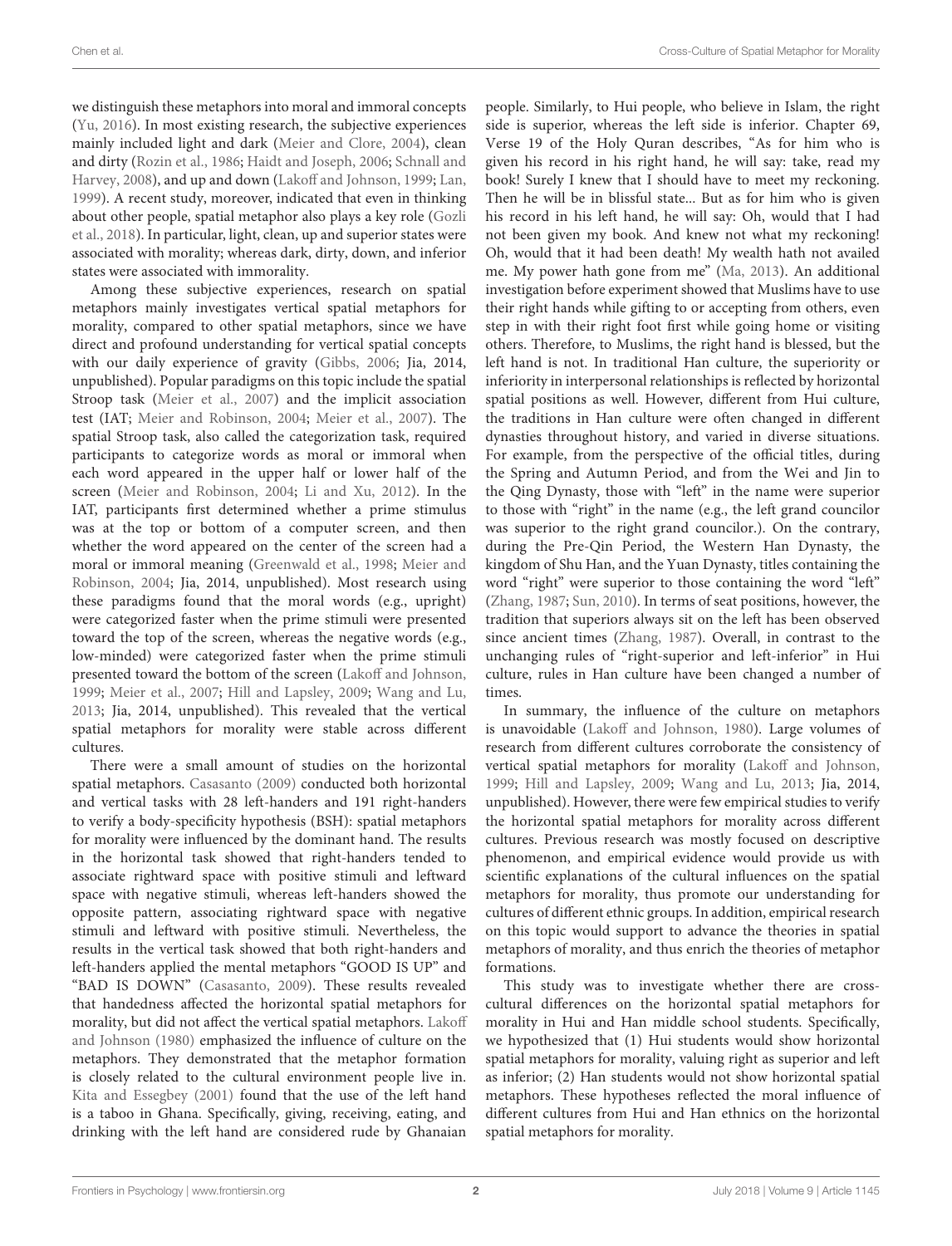## EXPERIMENT 1 SPATIAL STROOP TASK

We adopted the spatial Stroop task to test whether the participants respond in different speeds to moral or immoral words when the words were presented on the left or right parts of the screen. If the hypotheses were verified, Hui students would respond faster to moral words when they were presented on the right compared on the left, and faster to immoral words when they were presented on the left compared on the right. However, Han students would not show any differences of respond time when the words were presented either left or right.

## Methods

#### **Participants**

Hui people in Yunnan Province postured as "big mixed and small settlement" for generations. According to records, Qutong Village is a typical Islamic Hui village with an intact traditional Hui culture. In order to exclude the influence of extraneous variables, such as climate, terrain and genetics, we chose a group of 60 consisted of 30 Han students and 30 Hui students in the same area. They are from Qutong Middle School at Qutong Village, in Yongping County, Dali Bai Autonomous prefecture, Yunnan Province. The Each ethnic group was made up of 15 males and 15 females. The mean age of Hui students was  $16.70 \pm 0.54$ . The mean age of Han students was  $15.83 \pm 0.59$ . All participants were physically healthy, with normal or corrected-to-normal vision, and right-handed. They participated in the study voluntarily, and received gifts as a reward.

This study was carried out in accordance with the recommendations of Ethical Principles of Psychologists and Code of Conduct from the American Psychological Association with written informed consent for all participants' guardians. An Ethics Commission at Yunnan Normal University approved the study.

## **Material**

We chose 120 Chinese words related to morality based on middle school textbooks. Among them, half of words had a moral meaning and the other half had an immoral meaning. We also included another 40 words with no moral alignment. All the 160 words were two-character Chinese words.

10 middle school students (five Hui and five Han), who did not participate in the following experiments, evaluated the moral valence of these words on a nine-point scale, from 1 (most immoral) to 9 (most moral). Neutral words, or words irrelevant to morality, were scored as approximately 5. After evaluation, from the 120 words related to morality, we selected the 30 words with the highest score as the moral group of words, and the 30 words with the lowest score as the immoral group of words. Also, from the 40 words without moral alignment, we chose 30 words with scores between 4 and 6 as neutral words. The evaluation of the chosen words' moral valence is shown in **[Table 1](#page-2-0)**.

One-way ANOVA suggested that the main effect of word type was significantly different,  $F(2,89) = 869.38$ ,  $p < 0.001$ . A significant homogeneity of variance test was found before paired comparison of these three types of words,  $F(2,87) = 8.76$ , <span id="page-2-0"></span>**TABLE 1** | The evaluation of the chosen words' moral valence  $(M \pm SD)$ .

| Word type | Number of words | Moral valence |
|-----------|-----------------|---------------|
| Moral     | 30              | $7.61 + 0.55$ |
| Neutral   | 30              | $4.96 + 0.29$ |
| Immoral   | 30              | $2.57 + 0.51$ |

 $p < 0.001$ . Thus, we used Dunnet T3 correction in post hoc multiple comparisons, and showed that the valence of words with moral meaning was significantly higher than the valence of neutral words ( $p < 0.001$ ) and immoral words ( $p < 0.001$ ); in addition, the valence of words with immoral meaning was significantly lower than the valence of neutral words,  $p < 0.001$ . The results showed that the selection of moral words and immoral words was effective.

Thirty selected words in both the moral and the immoral types were applied to the following experiment. The words were presented in black, size 40, Song font, and with a gray background.

## Device

The words appeared on a 19-inch LCD screen at  $1600 \times 900$ resolution, with a refresh rate of 60 Hz. The computer used a dual core Intel i3 CPU, with a core speed of 3.7 GHz. E-prime 1.0 was used to run the task.

#### Design

The experiment adopted 2 (word valence: moral vs. immoral)  $\times$  2 (word position: left vs. right) within-subject design. The dependent variable was reaction time.

#### Procedure

The experiment was carried out individually. Before the experiment was started, the experimenter explained the instructions. After fully understanding the instructions, the participants began a practice block. The practice block used 10 words which were not selected for the experiment. The participants sat at a distance of 60 cm from their computer screen. In each trial, the participants first saw a fixation cue '+' at the center of the screen for 1000 ms, followed by a word either 5 cm to the left or to the right of the fixation cue for 3000 ms. The participants were required to evaluate the word as having a moral or immoral meaning as quickly and accurately as possible. If the word had a moral meaning, the participants were supposed to press 'A'; or if immoral, 'L.' If the participants did not respond within 3,000 ms, a blank gray screen would appear for 1,000 ms, followed by the next word in the experiment. After 10 practice trials, the experimental block started. The procedure of the experimental block was the same as the practice blocks.

The experimental block included 120 trials. Words from the moral group and the immoral group were presented randomly. The frequency and the chance of a word appearing in either position were the same for both word types. The correct response keys of 'A' and 'L' were reversed for half of the participants, in order to rule out the influence of handedness.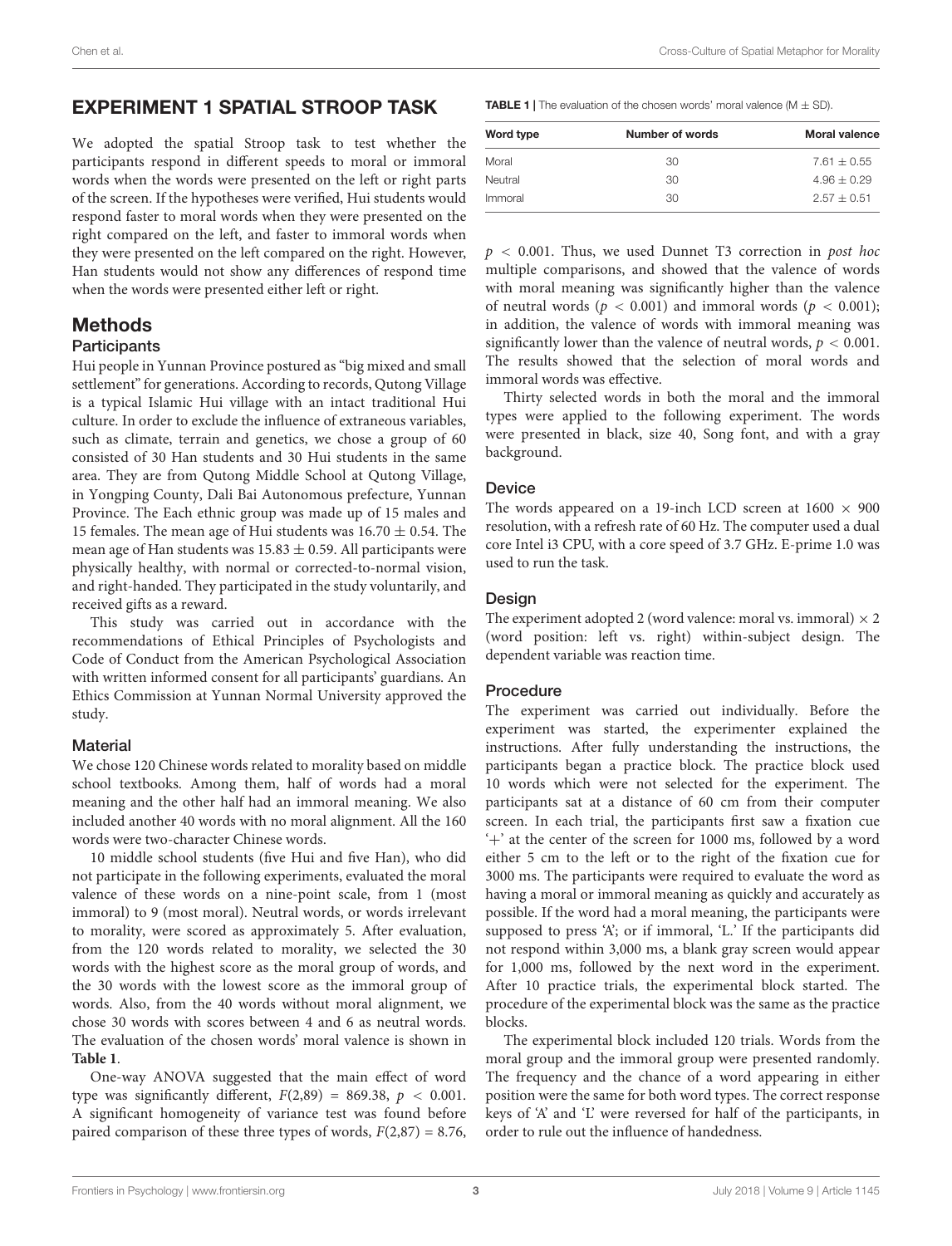## **Results**

The correct response accounted for 98.17% of all the trials. We excluded the response times which exceeded  $M \pm 2.431$ SD. This criterion for excluding an observation as outlier was proposed by Van Selst and Jolicoeur to adjust the number of SD according to sample size [\(Van Selst and Jolicoeur,](#page-6-27) [1994;](#page-6-27) [Cousineau and](#page-6-28) [Chartier,](#page-6-28) [2010;](#page-6-28) for a review). Total exclusion accounted for 1.64% of all the trials. See the raw data of this experiment in the **[Supplementary Material](#page-6-29)**.

For Hui students (see **[Table 2](#page-3-0)**), a 2 (valence: moral vs. immoral)  $\times$  2 (word position: left vs. right) repeated measures analysis of variance (ANOVA) shows that there was a significant main effect of the moral valence,  $F(1,29) = 56.60$ ,  $p < 0.001$ ,  $\eta_p^2$  = 0.64. Hui students responded faster to the words with moral meaning than the words with immoral meaning. However, the main effect of horizontal position was not significant,  $F(1,29) = 0.25, p = 0.62, \eta_p^2 = 0.01$ . The interaction effect between the words' moral valence and the horizontal positions was not significant,  $F(1,29) = 1.77$ ,  $p = 0.19$ ,  $\eta_p^2 = 0.06$ .

For Han students (see **[Table 3](#page-3-1)**), a 2 (valence: moral vs. immoral)  $\times$  2 (word position: left vs. right) repeated ANOVA shows that there was a significant main effect of the moral valence,  $F(1,29) = 10.64$ ,  $p < 0.001$ ,  $\eta_p^2 = 0.27$ . Han students also responded faster to the words with moral meaning than the words with immoral meaning. The main effect of horizontal position was not significant,  $F(1,29) = 1.45$ ,  $p = 0.24$ ,  $\eta_p^2 = 0.05$ . The interaction effect between the words' moral valence and the horizontal positions was not significant,  $F(1,29) = 0.63$ ,  $p = 0.43$ ,  $\eta_p^2 = 0.02$ .

## **Discussion**

Experiment 1 showed that the Han students did not respond at different speeds on horizontal positions of moral or immoral words; that is, they did not have horizontal spatial metaphors for morality. This was in accordance with our second hypothesis. The Han culture does not have unchanged left or right positions for superiors and inferiors. Therefore, the Han students do not have bias toward horizontal positions of moral or immortal words.

<span id="page-3-0"></span>TABLE 2 | The response time of the spatial Stroop task in Hui students (ms)  $(M \pm SD)$ .

| <b>Horizontal positions</b> | Words' moral valence |             |
|-----------------------------|----------------------|-------------|
|                             | <b>Moral</b>         | Immoral     |
| Left                        | $806 + 98$           | $854 + 100$ |
| Right                       | $804 + 92$           | $862 + 99$  |

<span id="page-3-1"></span>TABLE 3 | The response time of the spatial Stroop task in Han students (ms)  $(M \pm SD)$ .

| <b>Horizontal positions</b> | Words' moral valence |             |
|-----------------------------|----------------------|-------------|
|                             | Moral                | Immoral     |
| Left                        | $809 + 139$          | $824 + 135$ |
| Right                       | $809 + 138$          | $817 + 137$ |

However, although Hui culture constantly regards the right superior to the left, Hui students also did not show horizontal spatial metaphors for morality, which went against our first hypothesis.

Reviewing previous research, we found that most researches on vertical spatial metaphors for morality were conducted with adults. Yin (2014, unpublished) conducted research with primary school students, middle school students, and adults. He found that the vertical spatial metaphors were stronger in adults than in primary or middle school students. This showed that the spatial metaphor for morality becomes stronger as people grow up. [Marmolejo-Ramos et al.](#page-6-30) [\(2013\)](#page-6-30), furthermore, suggested that a higher saliency of the vertical plane was found than the horizontal plane in the allocation of valenced words from different languages even at the conceptual level. Thus, we deduced that in our research, the associations between morality and horizontal spatial positions in middle school students were relatively weak. When the spatial Stroop task required the participants to determine the moral valence of the words and to ignore the words' positions, the students were not fully aware of the horizontal positions. Therefore, Hui students did not exhibit the spatial metaphors for morality. This result indicated that for the participants who had weak associations between moral valence and the horizontal positions, the activation of words' spatial positions was insufficient.

In order to verify our reasoning, we adopted a modified IAT [\(Meier and Robinson,](#page-6-17) [2004;](#page-6-17) Jia, 2014, unpublished) in Experiment 2. This task strengthened spatial position awareness through the judgment task of dot position, therefore we could better investigate whether there were horizontal spatial metaphors for morality in Hui students, and whether there were cross-cultural differences of horizontal spatial metaphors for morality in Hui and Han students.

# EXPERIMENT 2 MODIFIED IAT TASK

This experiment adopted a modified IAT task to investigate whether there were cross-cultural differences of horizontal spatial metaphors for morality in Hui and Han middle school students. We used the classic IAT paradigm in a novel way. We utilized a spatial prime to enhance the spatial awareness in participants, thus to strengthen the association between positions and morality, in order to elicit existing spatial metaphors more evidently.

# Method

## **Participants**

We chose 60 middle school students from Qutong Middle School at Qutong Village, in Yongping County, Dali Bai Autonomous prefecture, Yunnan Province. The group of 60 consisted of 30 Han students and 30 Hui students. Each ethnic group was made up of 15 males and 15 females. The mean age of Hui students was  $16.47 \pm 0.57$ . The mean age of Han students was  $15.47 \pm 0.59$ . All participants were physically healthy, with normal or correctedto-normal vision, and right-handed. They did not participate in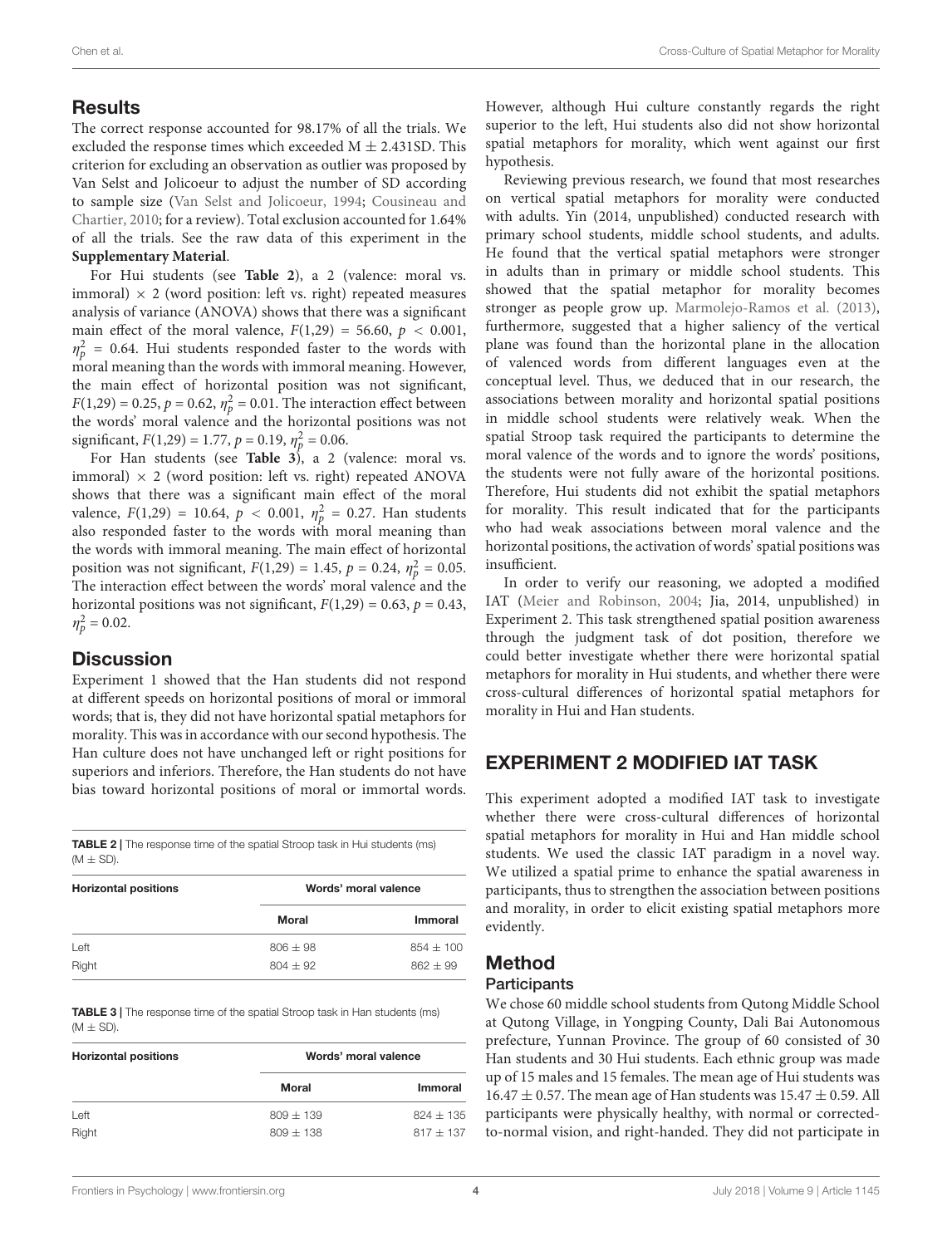the word evaluation task or Experiment 1. They participated in the study voluntarily, and received gifts as a reward.

This study was carried out in accordance with the recommendations of Ethical Principles of Psychologists and Code of Conduct from the American Psychological Association with written informed consent for all participants' guardians. An Ethics Commission at Yunnan Normal University approved the study.

#### Material and Device

The same as Experiment 1.

#### Design

We adopted 2 (word valence: moral vs. immoral)  $\times$  2 (prime position: left vs. right) within-subject design to conducted the study. The dependent variable was reaction time.

#### Procedure

The experiment was carried out individually. Before the experiment started, the experimenter explained the instructions. After fully understanding the instructions, the participants began a practice block. The practice block used 10 words which were not selected for the experiment. The participants sat at a distance of 60 cm from their computer screen. In each trial, the participants first saw a fixation cue '+' at the center of the screen for  $1,000$  ms, then saw this cue together with a spatial prime in the form of a red circle either 5 cm to the left or to the right of the  $+$ ' for 3,000 ms. The participants had as much time as necessary to judge the position of this spatial prime on the screen. If the circle appeared on the left of the  $\dot{+}$ , the participants pressed  $\dot{+}$ , or if on the right, 'L.' After that, the fixation and the spatial prime disappeared, and a word appeared at the center of the screen for 3,000 ms. The participants evaluated the word as having a moral or immoral meaning as quickly and accurately as possible. If the word had a moral meaning, the participants were supposed to press 'A'; or if immoral, 'L.' If the participants did not respond within 3,000 ms, a blank gray screen would appear for 1,000 ms, followed by the next word in the experiment.

After 10 trials of practice, the experimental block started. The procedure of the experimental block was the same as the practice blocks. The experimental block included 60 trials. The position of the spatial prime was randomized, and so the chance of it appearing on either side of the fixation '+' was equal. The frequency of the words with a moral meaning or immoral meaning was also the same. The correct response keys of 'A' and 'L' were reversed for half of the participants, in order to rule out the influence of handedness.

## Results

The accuracy of judging the position of the spatial prime was not counted. The correct response of word evaluation accounted for 98.17% of all the trials. We excluded the response times which exceed  $M \pm 2.431$ SD. Total exclusion accounted for 0.95% of all the trials. All the data were analyzed by SPSS. See the raw data of this experiment in the **[Supplementary Material](#page-6-29)**.

For Hui students (see **[Table 4](#page-4-0)**), a 2 (valence: moral vs. immoral)  $\times$  2 (prime position: left vs. right) repeated measures <span id="page-4-0"></span>TABLE 4 | The response time of the adjusted IAT task in Hui students (ms)  $(M \pm SD)$ 

| <b>Prime positions</b> | Words' moral valence |              |
|------------------------|----------------------|--------------|
|                        | Moral                | Immoral      |
| Left                   | $821 + 58$           | $585 \pm 57$ |
| Right                  | $543 + 51$           | $843 + 62$   |

analysis of variance (ANOVA) showed that the main effect of the words' valence was significant,  $F(1,29) = 31.43$ ,  $p < 0.001$ ,  $\eta_p^2$  = 0.52, indicating that Hui students evaluated the words with moral meaning faster than those with immoral meaning. The main effect of the prime position was significant,  $F(1,29) = 4.32$ ,  $p = 0.047$ ,  $\eta_p^2 = 0.13$ . The valence  $\times$  position interaction was significant,  $F(1,29) = 716.50, p < 0.001, \eta_p^2 = 0.96$ . Hui students evaluated words with moral meaning faster when the spatial prime appeared on the right, compared to if the prime was on the left; whereas they evaluated the words with immoral meaning faster when the prime appeared on the left, compared to if the prime was on the right.

For Han students (see **[Table 5](#page-4-1)**), a 2 (valence: moral vs. immoral)  $\times$  2 (prime position: left vs. right) repeated ANOVA showed that the main effect of the words' valence was significant,  $F(1,29) = 6.02, p = 0.02, \eta_p^2 = 0.17$ , indicating that Han students evaluated the words with moral meaning faster than the words with immoral meaning. The main effect of the red circle position was not significant,  $F(1,29) = 2.70$ ,  $p = 0.11$ ,  $\eta_p^2 = 0.09$ . The valence  $\times$  position interaction was not significant,  $F(1,29) = 0.14$ ,  $p = 0.71, \eta_p^2 = 0.00.$ 

As we mentioned previously, the association between morality and spatial metaphor, to a certain extent, is due to age. In this case, an independent-samples t-test of age between Hui and Han was carried out and a significant difference was found,  $t(58) = 6.78$ ,  $p < 0.001$ . In order to exclude the influence of age, covariant ANOVA was adopted, while age was set as covariate, ethnic was the between-subjects variable and RTs in various conditions were independent variables. The result showed that the main effect of age was not remarkable,  $F(1,54) = 2.64$ ,  $p = 0.08$ ; and the interaction between age and other variables were also not significant,  $F(1,54)$  < 1.43,  $p > 0.25$ . It suggested that age could be excluded as factor influencing the result.

## **Discussion**

In Experiment 2, Han participants did not show a horizontal spatial bias toward moral or immoral words, equivalent to Experiment 1. This tallied with our second hypothesis. However, unlike Experiment 1, when Experiment 2 adopted the modified

<span id="page-4-1"></span>TABLE 5 | The response time of the adjusted IAT task in Han students (ms)  $(M \pm SD)$ 

| <b>Prime positions</b> | Words' moral valence |                |
|------------------------|----------------------|----------------|
|                        | Moral                | <b>Immoral</b> |
| Left                   | $800 \pm 100$        | $818 \pm 112$  |
| Right                  | $793 + 109$          | $814 + 112$    |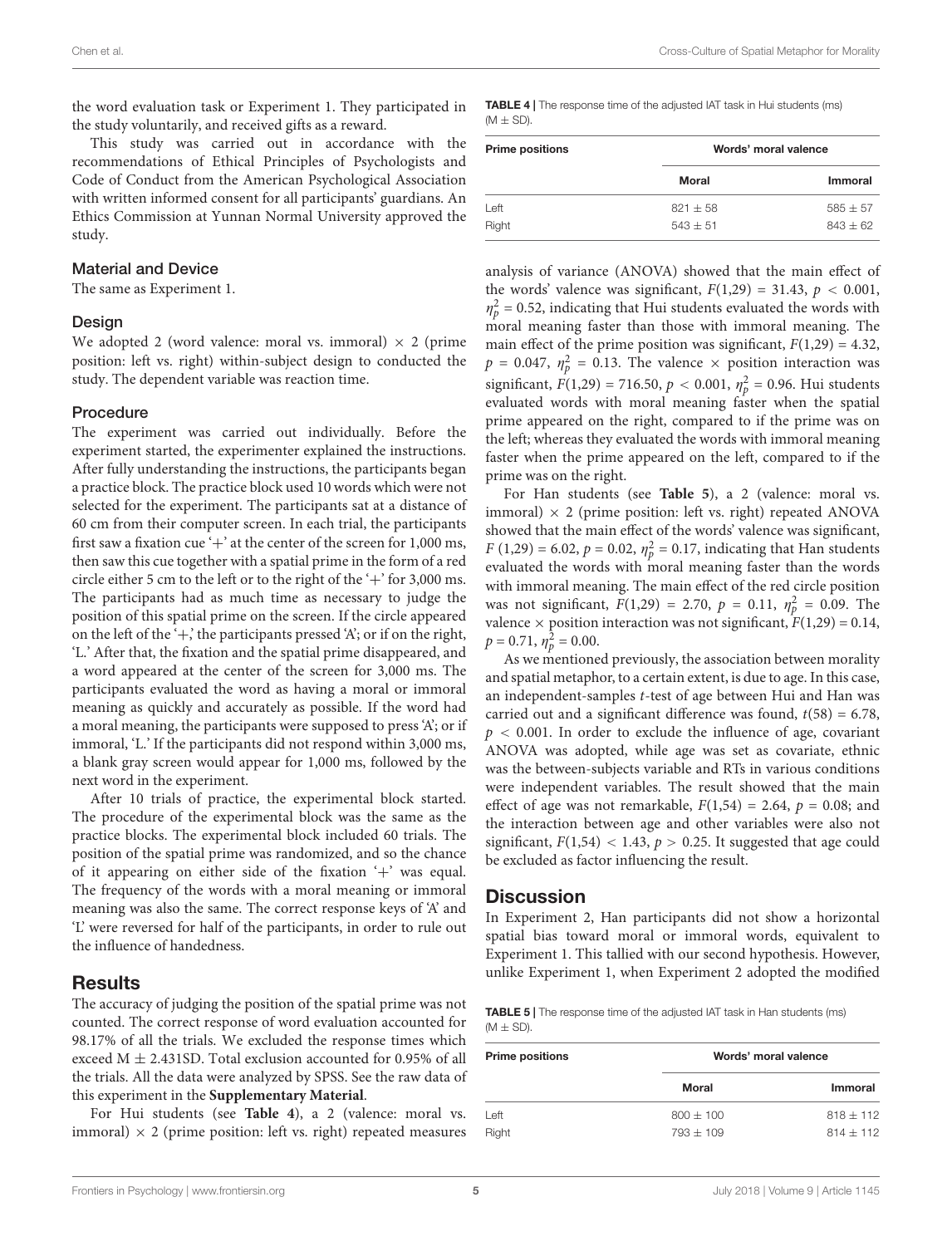IAT paradigm, Hui students evaluated words with moral meaning faster when the red circle prime appeared on the right, whereas evaluated words with immoral meaning faster when the red circle prime appeared on the left, which matched our first hypothesis. It showed that Hui students were influenced by their ethnic culture, and have established horizontal spatial metaphors for morality.

## GENERAL DISCUSSION

With two experiments, this research verified the influence of culture on horizontal spatial metaphors for morality. Both experiments selected participants from middle school students at Qutong Middle School in Qutong Village, Yongping County, Dali Bai Autonomous prefecture, Yunnan Province. Records show that the Qutong Village is a typical Islamic Hui village. It has 7,221 populations, 90% of which are of Hui ethnicity [\(Editorial](#page-6-31) [Committee of local chronicles of Bai Autonomous Prefecture of](#page-6-31) [Dali,](#page-6-31) [2014\)](#page-6-31). The traditional Hui culture remains intact in this area. Therefore, following their ethnic traditions, Hui students have the idea of "right-superior and left-inferior."

In Experiment 1, we adopted the spatial Stroop task. In this experiment, neither Han nor Hui students showed horizontal spatial bias for morality. This result partially supported our hypothesis that Han students did not establish horizontal spatial metaphors for morality, because their "left-superior and rightinferior" culture changed several times with the replacement of dynasties throughout history. However, contrary to our hypothesis, Hui students did not present horizontal spatial metaphors for morality, either. We reasoned that because the young students had weak associations between moral concepts and horizontal positions, the spatial Stroop task did not have enough strength to activate the awareness of the spatial metaphors for morality. The result further proved that the awareness of spatial position was important to determine whether Hui middle school students could develop the horizontal spatial metaphors for morality.

In Experiment 2, we adopted a modified IAT task and enhanced the spatial awareness in participants. The results of Experiment 2 showed that Hui students categorized words with moral meaning faster when the spatial prime were on the right, compared to if the prime was on the left. In contrast, they evaluated words with immoral meaning faster when the spatial primes were on the left, compare to if the prime was on the right. However, Han students did not have any bias regardless of which side the spatial primes appeared on. The results fully supported our hypothesis. That is, Hui middle school students were influenced by the "right-superior and left-inferior" culture, and have established the horizontal spatial metaphors for morality. However, since there is no stable horizontal positions for superiority and inferiority in Han culture, Han students do not form horizontal spatial metaphors for morality. [Lakoff and](#page-6-2) [Johnson](#page-6-2) [\(1980\)](#page-6-2) indicated that the spatial metaphors were not formed by chance; instead, they were influenced by physical and cultural factors. The understanding toward a metaphor was also built on the culture. In our study, even though the Hui and Han participants live in the same area, their ethnic cultures

are different. Therefore, the influences of culture toward their horizontal spatial metaphors for morality are divergent.

In fact, the influences of culture toward the metaphors are not limited to the horizontal spatial metaphors for morality. [Tversky](#page-6-32) [et al.](#page-6-32) [\(1991\)](#page-6-32) studied the spatial metaphors for time in Jewish and Arabic children. They asked the participants to read a sequence of events in random order and link them with left-to-right arrows (e.g., power on  $\sim$  input the password  $\sim$  open the file). They found that Jewish children filled in events from left to right, whereas Arabic children filled in events from right to left. This disparity stems from their different writing habits. Although both Hebrew and Arabic sentences begin on the right side of the page, Hebrew words are written from left to right, whereas Arabic words are written from right to left. Therefore, the directions they write leads to different linguistic cultures for Jewish and Arabic people [\(Goodnow et al.,](#page-6-33) [1973;](#page-6-33) [Tversky et al.,](#page-6-32) [1991\)](#page-6-32).

In addition, both Experiments demonstrated a common phenomenon: participants responded to the words with moral meanings faster than the words with immoral meanings. We reasoned that this is due to the influence of traditional Confucian culture in China. Confucian Culture declares that "Men at their birth are naturally good." Mencius, the most famous Confucian sage after Confucius himself, said that "The good disposition of human nature is like water's tendency to flow down. There are no men innately bad, just as there is no water that does not flow down." The "theory of the original goodness of human nature," as a part of moral education in modern China [\(Guan,](#page-6-34) [2013\)](#page-6-34), is widespread among primary and middle school students throughout the country. Therefore, in our study, both Hui and Han students evaluated words with moral meanings faster than words with immoral meanings. [Wang and Lu](#page-6-21) [\(2013\)](#page-6-21) also supported this idea by adopting a spatial Stroop task to study the vertical spatial metaphors for morality in Chinese college students. The participants evaluated the words with moral meaning significantly faster than words with immoral meaning. However, United States college students, who also evaluated words with moral meaning faster than words with immoral meaning, had no influence from Chinese Confucian culture [\(Meier and Robinson,](#page-6-17) [2004;](#page-6-17) [Meier et al.,](#page-6-16) [2007;](#page-6-16) [Hill and Lapsley,](#page-6-20) [2009\)](#page-6-20). Therefore, the "theory of the original goodness of human nature" can only explain the results in Chinese participants, and there are other explanations for United States college students.

Research reported "ingroup-outgroup bias" when people make moral evaluations. That is, compared to outgroups, people tended to be more tolerant toward themselves and their ingroup members [\(Valdesolo and Desteno,](#page-6-35) [2007,](#page-6-35) [2008;](#page-6-36) Quan, 2011, unpublished). We postulated that both Chinese and United States students tended to associate the words with moral meanings with themselves when evaluating the moral valence, thus they evaluated faster for words with moral meanings.

## AUTHOR CONTRIBUTIONS

RC design of the work; drafting the work; final approval of the version; agreement to be accountable for all aspects of the work. JS the acquisition of data and the analysis